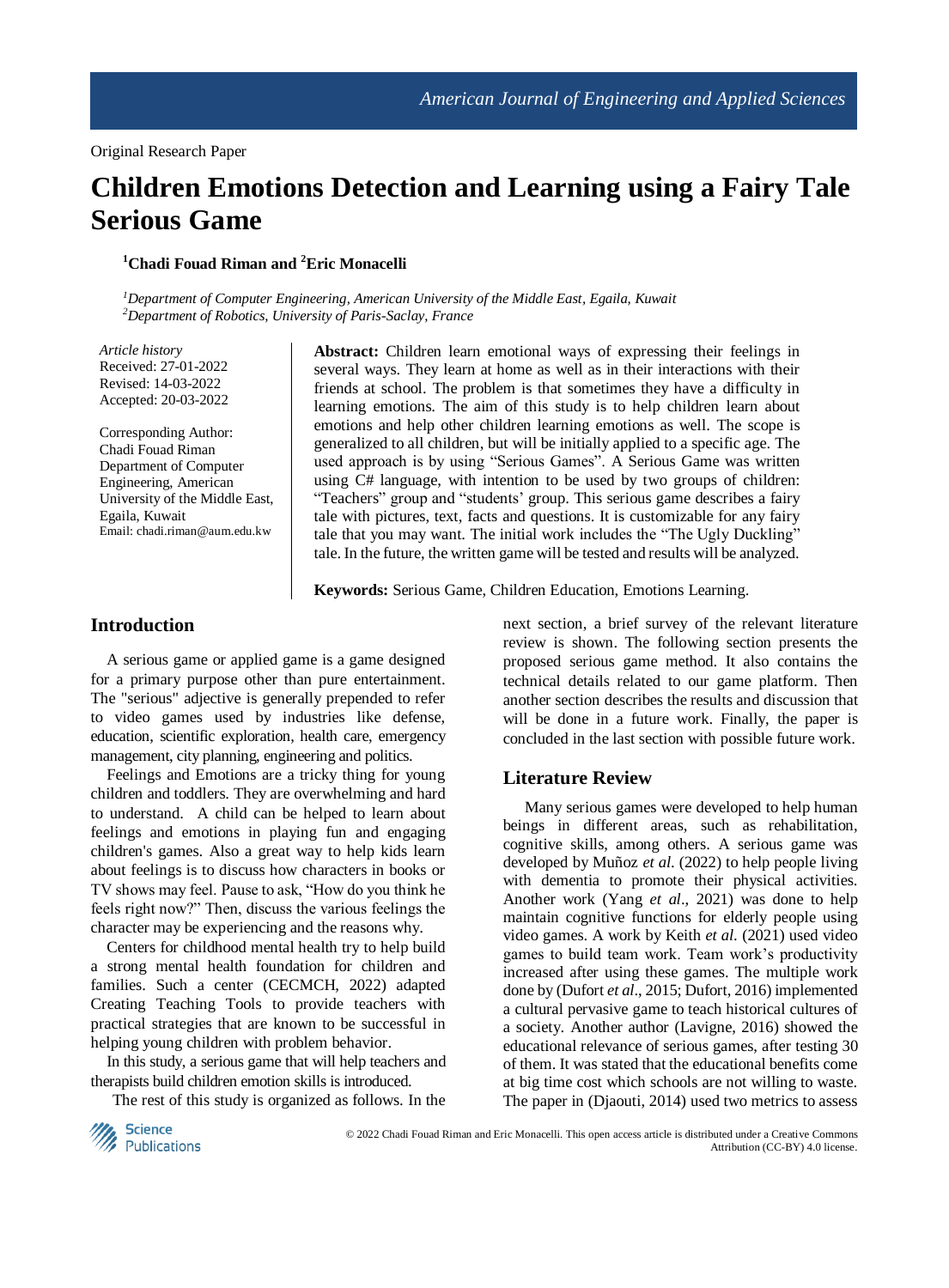two serious games. The two metrics are: Google Analytics and Playtomic. The work done by Marfisi-Schottman (2013) suggested an easy platform to help teachers create their own educational serious games without having to ask programmers to do it. This free educational games automatic creator will accelerate the use of serious games for education. The work done by (De Gloria *et al*., 2014) introduced the pedagogical theories and models relevant to Serious Games and their implications, with a schema for a proper integration of games in education. The work also analyzed a set of well-established Serious Games and formats. The work done by (Darwesh, 2016) suggested a model of serious game which included principles of an educational model, then exposed how a game can be used in education.

## **Proposed Serious Game Methods**

A first version of this Serious Game is completed. It is hundred percent configurable with the first tale "The Ugly Duckling".

### *Concept*

Our aim is to teach emotions for children and help them teach each other. In order to do so, the development of a serious game which involves story telling based on a fairy tale is done. The concept is similar to a role-playing game. The first child will move through images one by one and read text attached to each image. Based on the story and individual images, he will react and choose related facts and questions to each image. Then another child takes his turn. The other child checks the chosen facts and questions by the first child while watching each image and he is requested to answer the questions. A therapist will be available to register the children interactions to the tale. Figure 1 shows the fairy tale serious game main screen.

#### *Technical Information*

The files include the main game and a data folder. The data folder has the images folder and the files: Parameter, Facts, Questions, Text and SAVED. A detailed explanation of each part is as follows:

- 1. Images folder: All JPG types images numbered image1 until the end (image 20 in our example) as in next Fig. 2
- 2. Parameter: General configuration file that includes number of images and delay between each image. For example
	- $\text{Images} = 20$  (total images in the story are 20)
	- Delay  $= 500$  (this is the delay between two consecutive images measured in milliseconds)

Figure 3 below shows the sample "Param file"

- 3. Facts: List of facts, one fact per line. These will be chosen by the user according to current image
- 4. Questions: List of questions, one question per line. These will also be chosen by the user according to current image
- 5. Text: List of texts accompanying the images. One text per line related to one image in order
- 6. SAVED: If this file exists, it includes the results saved in the previous session and will be saved at the end of the current session. The results are open at the beginning of a session and saved at the end of that session. Figure 4 below shows a list of the default files available in the system with the "Images" subfolder

The system is fully configurable. You can put a story with any set of image and the related image text. Then you can add the facts and questions for the use to choose from. The general parameter file "Param" is used to specify the number of images and the delay time between them when it is run as a slide show. The trial is saved in the "SAVED" file.

### *How it Works?*

In our serious game, each picture includes large list of questions and facts shown with check boxes. The test subject chooses which ones suit him in the displayed image. If he is satisfied, he clicks the left mouse button and moves to the next picture. If he wants to cancel his changes, he makes a right mouse click that takes him to the previous picture. When he finishes all the picture, he can test his work automatically with the START button. This will make a slide show of the tail with the text. Each picture will show only the chosen questions and facts. These chosen values will be communicated to a therapist for analysis and conclusion about the child's learning progress. Figure 5 below shows the selection phase for questions and facts for one image. After the start button is pressed, the images will flow automatically and only the chosen questions and facts for each image will be shown, as in Fig. 6.



**Fig. 1:** Serious game: Fairy tale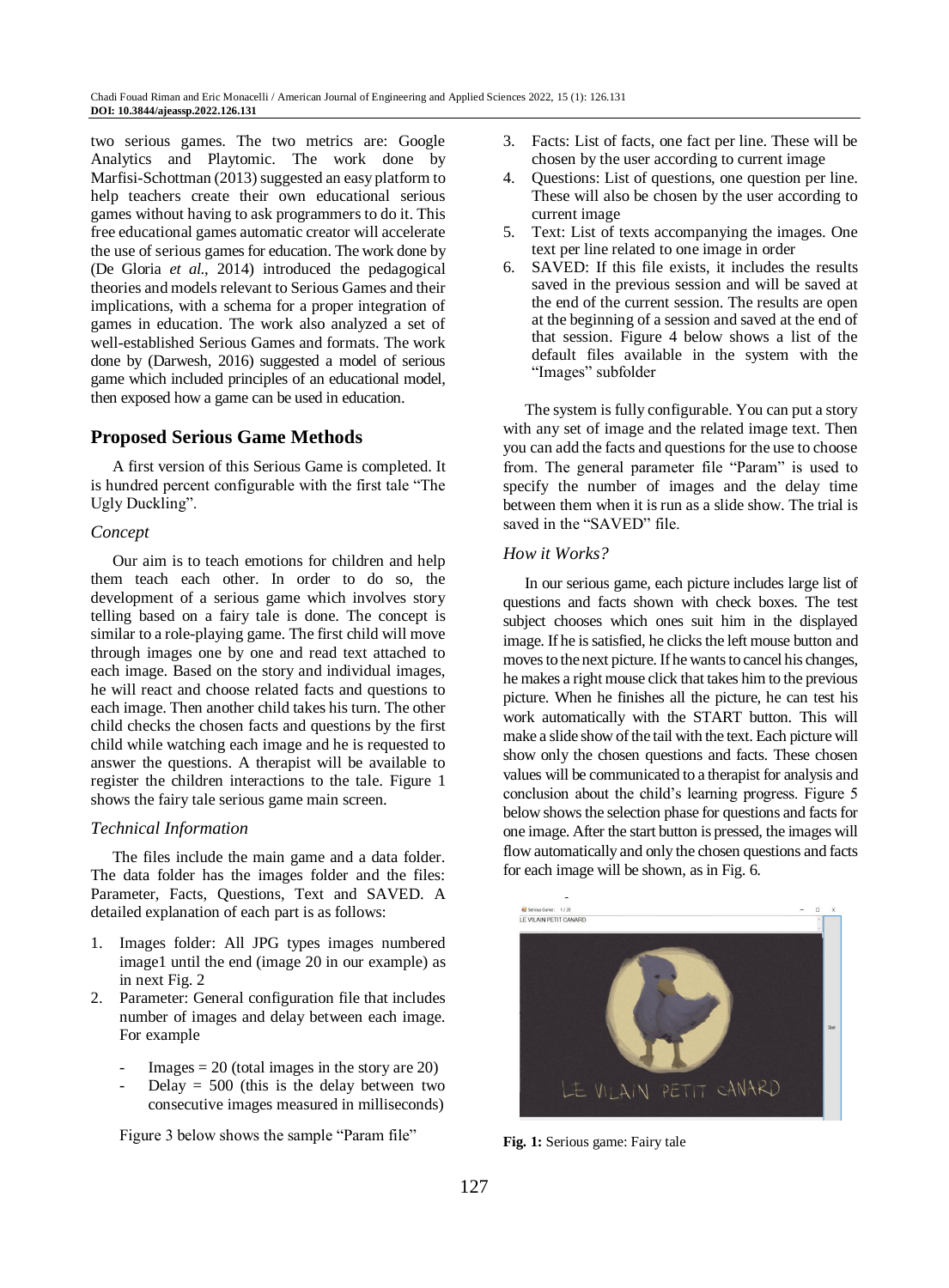Chadi Fouad Riman and Eric Monacelli / American Journal of Engineering and Applied Sciences 2022, 15 (1): 126.131 **DOI: 10.3844/ajeassp.2022.126.131**

| SeriousGame > Data > Images |  |  |  |  |  |
|-----------------------------|--|--|--|--|--|
| Name                        |  |  |  |  |  |
| $\blacksquare$ image1       |  |  |  |  |  |
| mimage2                     |  |  |  |  |  |
| $\blacksquare$ image3       |  |  |  |  |  |
| image4                      |  |  |  |  |  |
| m image5                    |  |  |  |  |  |
|                             |  |  |  |  |  |

**Fig. 2:** List of Image Files

| <b>Param - Notepad</b>                   |  |                            |  |  |  |  |
|------------------------------------------|--|----------------------------|--|--|--|--|
|                                          |  | Eile Edit Format View Help |  |  |  |  |
| $\textsf{Images} = 20$<br>$Deltay = 500$ |  |                            |  |  |  |  |

Fig. 3: Game parameters





**Fig. 5:** Game page during selection phase



**Fig. 6:** Game page in action during running phase. Only previously selected questions/facts are shown

**Fig. 4:** List of Game Files



image1



image7



image2



image8





image3



image9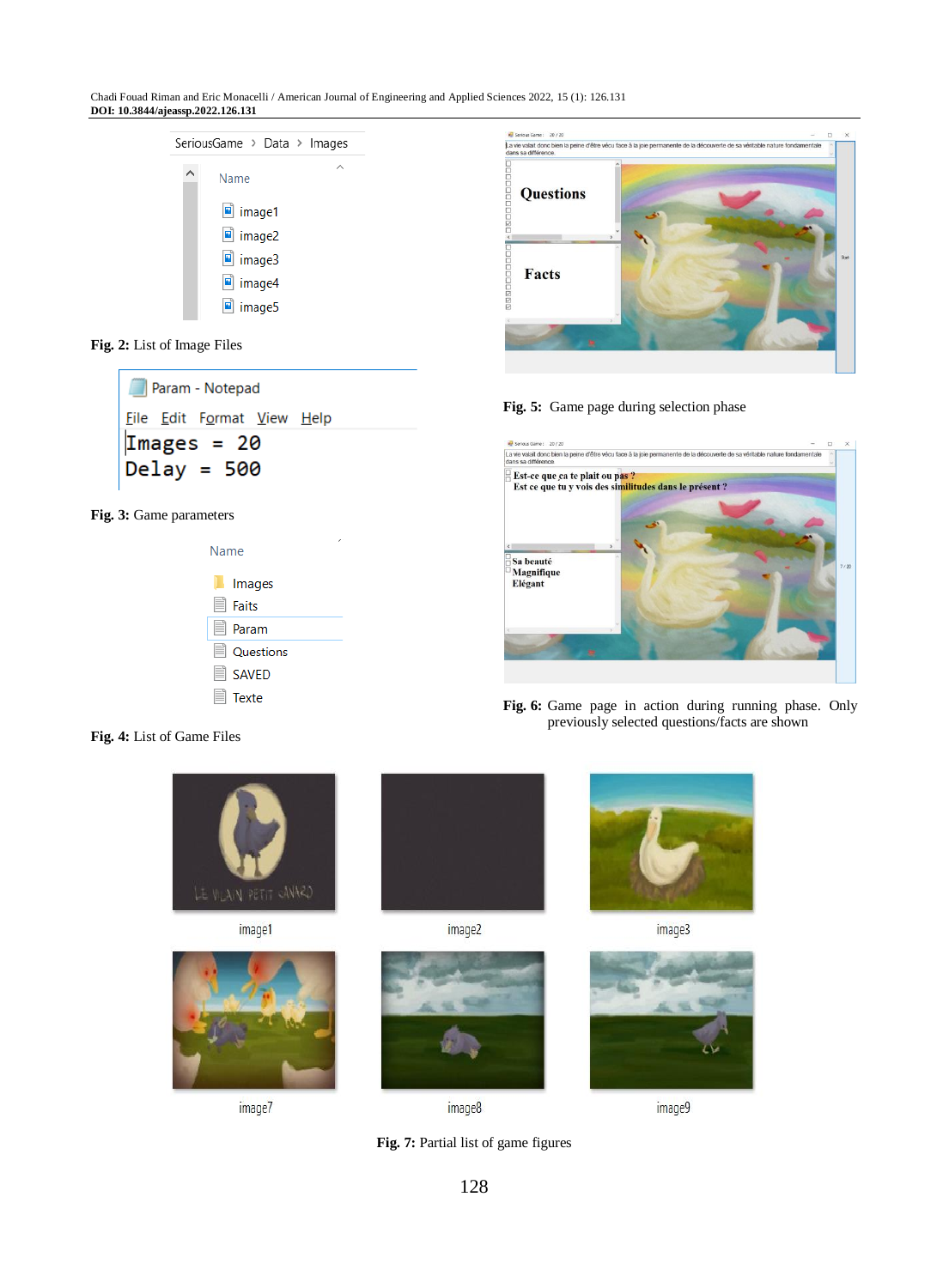#### **Table 1:** Tale image descriptions

| <b>Table 1:</b> Tale image descriptions                                      |                                                              |
|------------------------------------------------------------------------------|--------------------------------------------------------------|
| The original Text (French)                                                   | The translated text                                          |
| <b>ILE VILAIN PETIT CANARD</b>                                               | The Ugly Duckling                                            |
| 2.                                                                           |                                                              |
| 3. Il était une fois                                                         | Once upon a time                                             |
| 4. dans une belle et généreuse nature, dans sa portée,                       | In a beautiful nature, duck had a different egg              |
| une canne à un œuf différent                                                 |                                                              |
| 5. qui s'avère être un petit trop différent dès le départ des autres.        | Which gave a duckling different from all the others          |
| 6. La Cane fait des efforts pour l'aimer quand même.                         | The moth duck tried to love that duckling                    |
| 7. Rejeté de tous, et même attaqué,                                          | The duckling was rejected from all and even attacked         |
| 8.                                                                           |                                                              |
| 9. le vilain petit Canard échappe au pire en allant seul et loin.            | The ugly duckling escapes and goes alone for a long distance |
| 10. Il se trouve confronté à des péripéties sans protection                  | Facing dangers without protection                            |
| 11. La mort frappe mais il en ressort indemne et surpris,                    | Almost dead, but he survives                                 |
| 12.                                                                          |                                                              |
| 13. tout n'est pas contre lui.                                               | It seems not everything was against him                      |
| 14. Il rencontre des Oies un peu semblables, non hostiles                    | He meets friendly geese                                      |
| 15. Continuant sa route, il rencontre enfin des Cygnes, qui le reconnaissent | Going on his way, he finally meets swans                     |
| et qui l'accueillent comme un des leurs.                                     | who recognize him as one of theirs                           |
| 16. Tellement beaux, il est prêt à mourir pour rejoindre cette beauté.       | They were so beautiful that he wanted to be like them        |
| 17.                                                                          |                                                              |
| 18. Il prend conscience enfin de sa vraie valeur positive.                   | Finally, he discovers what he really was                     |
| 19.                                                                          |                                                              |
| 20. La vie valait donc bien la peine d'être vécu face à la joie permanente   | Life was worth living after discovering his true             |
| de la découverte de sa véritable nature fondamentale dans sa différence.     | Fundamental nature in its difference.                        |

## **Table 2:** Tale facts

| Fact (French)             | The translated Fact |
|---------------------------|---------------------|
| Vilain                    | Ugly                |
| Petit                     | Small               |
| Canard                    | Duck                |
| Trop différent            | Very Different      |
| Rejeté de tous            | Rejected from all   |
| Ne t'approche pas de nous | Don't come near     |
| Attaqué                   | Attacked            |
| Sa beauté                 | His beauty          |
| Magnifique                | Magnificent         |
| Elégant                   | Elegant             |

#### **Table 3:** Tale Questions

| <b>Ouestion</b> (French)                                                                | The translated Ouestion                                                  |
|-----------------------------------------------------------------------------------------|--------------------------------------------------------------------------|
| Comment est qualifié le personnage?                                                     | How is the character qualified?                                          |
| Quelle est l'émotion que ressent le personnage?                                         | What emotion does the character feel?                                    |
| Que ressentent les autres personnages?                                                  | How do the other characters feel?                                        |
| Quelle est l'émotion ressentie?                                                         | What is the felt emotion?                                                |
| Ca te fait quoi de lire cette histoire?                                                 | How do you feel reading this story?                                      |
| Qu'est ce qui t'intéresse toi-même dans cette histoire?                                 | What does interest you in this story?                                    |
| De quoi as-tu envie de parler de cette histoire?                                        | What do you want to talk about this story?                               |
| Et plus particulièrement qu'est ce qui t'intéresse personnellement dans cette histoire? | And more specifically what interests you<br>personally about this story? |
| Ca te fait penser à quoi?                                                               | What does that make you think of?                                        |
| Est-ce que ça te plait ou pas?                                                          | Do you like it or not?                                                   |
| Est-ce que ça te rappelle quelque chose dans le passé ?                                 | Does this remind you of anything from the past?                          |
| Est-ce que tu y vois des similitudes dans le présent?                                   | Do you see any similarities in the present?                              |

## *Default Story*

The initial story is the "Ugly Duckling". This story includes twenty images with different text, facts and questions. It is a classic nineteenth century fairy tale that tells the story of a duckling who, when hatched along with his brothers and sisters, is bullied because they perceive him as ugly. He wanders alone through the fall and winter and suffers from fear, loneliness and sadness. In the spring he meets up with a group of swans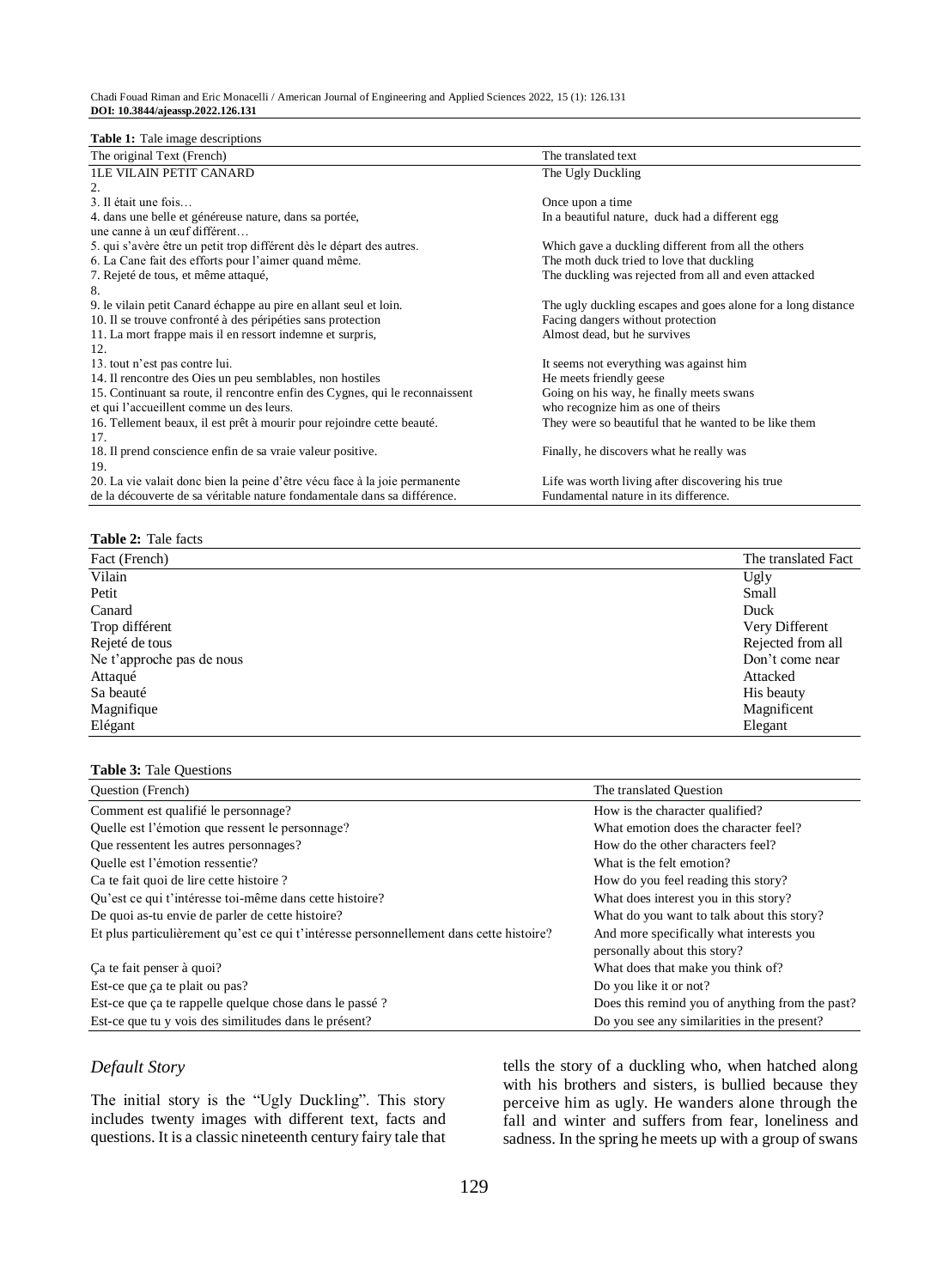and realizes that he too has become a beautiful swan. Following in Fig. 7 is a partial list of images used for this tale. There are twenty images in total.

The descriptive text for each image is listed next both in French and English. The original game was created in French language because it will be first applied in France. Table 1 shows the tale image descriptions.

Given the images in series with their descriptions, the child has to choose facts and questions related to each image. The facts related to the Ugly Duckling story are as follows in Table 2.

The questions related to the Ugly Duckling story are as follows in Table 3.

## **Results and Discussion**

The system is not tested yet. It is planned to be tested by a child psychologist in a hospital or therapy center for children. The results will be analyzed by the therapist and checked for consistency. As a first trial, there will be two groups of children working on the system. The older group are the ones specifying the questions and facts. The younger group are the ones running the game and reacting to each picture with the choice of the meaningful questions and facts that relate to what they feel.

This game will be tested in a coming work soon. The work should be tested on a large number of subjects, otherwise it will not give adequate results. It is hoped that this study will overcome the deficiencies by previous work, especially with respect to children emotional education.

## **Conclusion**

In this study, a serious game based on a fairy tale story telling is proposed. This game is used to assess and teach the emotions for children. The platform was built with the initial "The Ugly Duckling" story. This study will be tested in a future work. The testing will check if the work is valid and helps children learn emotions.

## **Acknowledgement**

The authors would like to thank the American University of the Middle East for providing its computers at the service for the software's development.

## **Author's Contributions**

Both authors contributed to the writing of the manuscript. The first author gave more attention to the software's technical description.

#### **Ethics**

This article is original. The author declares that there are no ethical issues that may arise after publication of this manuscript.

## **References**

- CECMCH. (2022) CECMCH, Georgetown University Center for Child and Human Development, Center for Early Childhood Mental Health Consultation", [https://www.ecmhc.org/about.html.](https://www.ecmhc.org/about.html)
- Darwesh, A. (2016). Concepts of Serious Game in Education. International Journal of Engineering and Computer Science, 4(12), 15229-15232. doi.org/10.18535/Ijecs/v4i12.25
- De Gloria, A., Bellotti, F., & Berta, R. (2014). Serious Games for education and training. International Journal of Serious Games, 1(1). doi.org/10.17083/ijsg. v1i1.11
- Djaouti, D. (2014). Utilisation de plateformes génériques de mesure analytique pour l'évaluation de Serious Games: Une expérimentation. Sciences et Technologies de l'Information et de la Communication pour l'Éducation et la Formation, 21(1), 483-517. [https://www.persee.fr/doc/stice\\_1764-](https://www.persee.fr/doc/stice_1764-7223_2014_num_21_1_1109)

[7223\\_2014\\_num\\_21\\_1\\_1109](https://www.persee.fr/doc/stice_1764-7223_2014_num_21_1_1109)

- Dufort, D. (2016). Outils sémantiques d'aide à la conception de jeux pervasifs pour la médiation culturelle (Doctoral dissertation, Université de Franche-Comté). https://tel.archivesouvertes.fr/tel-01538605/
- Dufort, D., Tajariol, F., & Roxin, I. (2015). Jeux pervasifs culturels: conception d'un outil descriptif et taxonomique. Questions de communication, (2), 19-41.

https://www.cairn.info/revue-questions-decommunication-2015-2-page-19.htm

- Marfisi-Schottman, I., Labat, J-M., Carron, T. Approche basée sur la méthode pédagogique des cas pour créer des Learning Games pertinents dans de nombreux domaines d'enseignement. Environnements Informatiques pour l'Apprentissage Humain, EIAH'2013, May 2013, Toulouse, France. pp.67-78. hal-00845537.
- Keith, M. J., Dean, D. L., Gaskin, J., & Anderson, G. (2021). Team Building Through Team Video Games: Randomized Controlled Trial. JMIR serious games, 9(4), e28896. doi.org/10.2196/28896
- Lavigne, M. (2016). Les faiblesses ludiques et pédagogiques des serious games. https://halshs.archives-ouvertes.fr/halshs-02078300